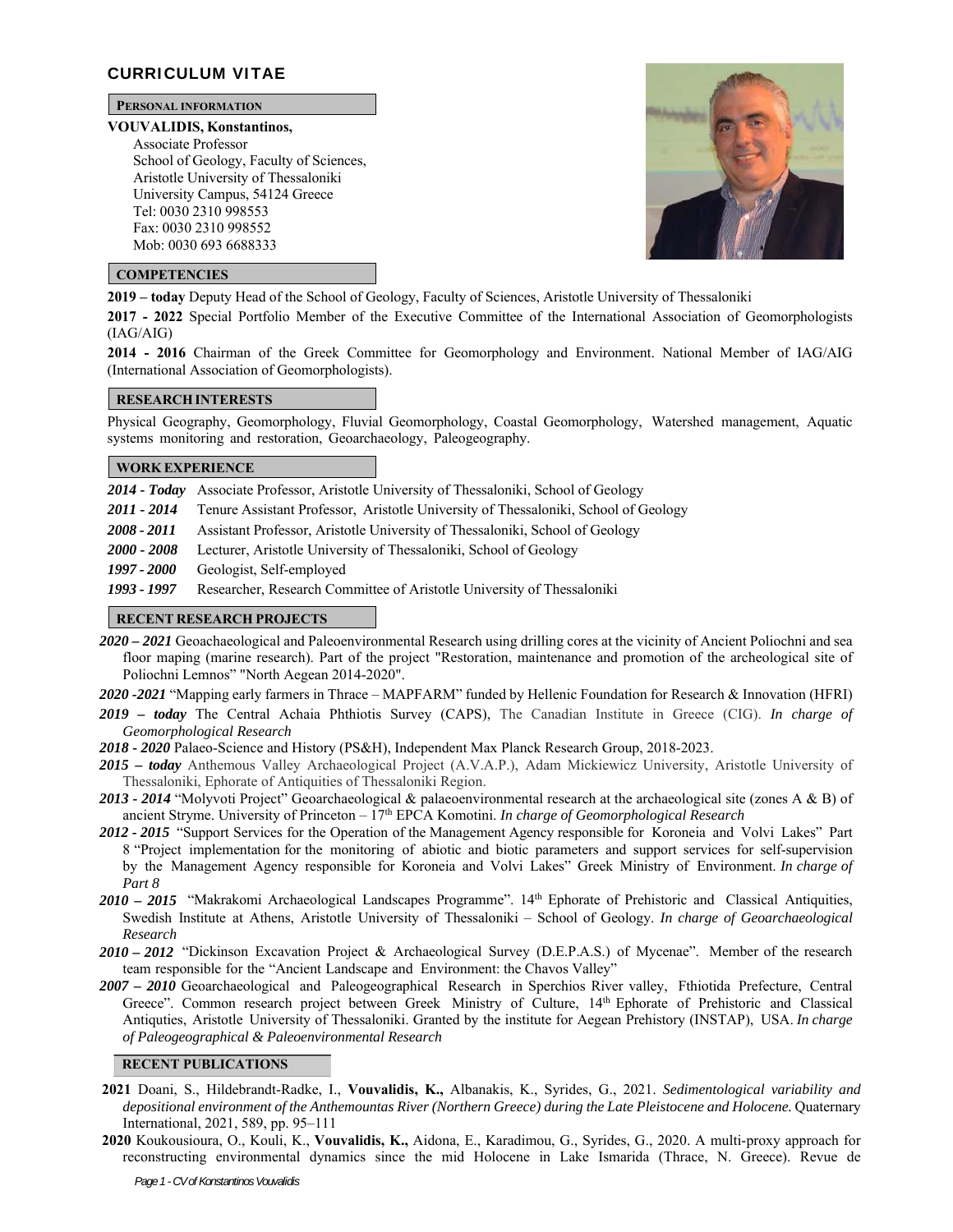Micropaleontologie, 2020, 68, 100443

- **2019j** Voudouris, K., Mattas, C., Kaklis, T., Kazakis, N., Venetsanou, P., Domakinis, C., Zervopoulou, A., Dimitraki, L., Papachristou, M., **Vouvalidis, K., 2019.** *Lateral mobility and vertical scour assessment at a pipeline's crossing point with rivers/torrents.* Proceedings of the International Conference on Natural Hazards and Infrastructure, 2019
- **2019g** Devlioti K., Christaras B., Marinos V., **Vouvalidis K.,** Giannakopoulos N. (2019) *Kinematic Analysis of Rock Instability in the Archaeological Site of Delphi Using Innovative Techniques.* In: Moropoulou A., Korres M., Georgopoulos A., Spyrakos C., Mouzakis C. (eds) Transdisciplinary Multispectral Modeling and Cooperation for the Preservation of Cultural Heritage. TMM\_CH 2018. Communications in Computer and Information Science, vol 962. Springer, Cham. https://doi.org/10.1007/978-3-030-12960-6\_28
- **2019f** Pennos, C., Lauritzen, S.-E., **Vouvalidis, K.,** Cowie P., Pechlivanidou S., Gkarlaouni Ch., Styllas M., Tsourlos, P., Mouratidis, A., 2019. *From subsurface to surface: a multidisciplinary approach to decoding uplift histories in tectonicallyactive karst landscapes.* Earth Surface Processes and Landforms, 2019, 44(9), pp. 1710–1721
- **2019e** Niebieszczański J., Czebreszuk J., Hildebrandt-Radke I., **Vouvalidis K.,** Syrides G., Tourlos P., Spychalski W. 2019b *Uncovering tell formation processes in the Anthemous Valley (Northern Greece): Geoarchaeological studies of Nea Raedestos Toumba*. Journal of Archaeological Science: Reports 27, in print.
- **2019d** Niki Evelpidou, Kosmas Pavlopoulos, **Konstantinos Vouvalidis,** George Syrides, Maria Triantaphyllou, Anna Karkani, Theodoros Paraschou, *Holocene palaeogeographical reconstruction and relative sea level changes in the southeastern part of the island of Samos (Greece).* Comptes rendus - Geoscience 351 (2019), p. 451 – 460
- **2019c** Koukousioura O., Dimiza M.D., Kyriazidou E., Triantaphyllou M.V., Syrides G., Aidona E., **Vouvalidis K.,** Panagiotopoulos I.P., Papadopoulou L., 2019. *Environmental evolution of the Paliouras coastal lagoon in the eastern Thermaikos gulf (Greece) during Holocene.* Environmental Earth Sciences, 78(10): 313, PDF
- **2019b** Jakub Niebieszczański, Iwona Hildebrandt-Radke, **Konstantinos Vouvalidis**, Georgios Syrides, Stylianos Andreou, Janusz Czebreszuk, Maria Pappa, Panagiotis Tsourlos, Monika Karpińska-Kołaczek, Monika Rzodkiewicz, Piotr Kołaczek, *Geoarchaeological evidence of landscape transformations at the Neolithic and Bronze Age settlement of Nea Raedestos in the Anthemous River valley, central Macedonia, Greece,* Quaternary Research, https://doi.org/10.1017/qua.2018.69 PDF
- **2019a** D. Capolongo, A. Refice, D. Bocchiola, A. D'Addabbo, **K. Vouvalidis**, A. Soncini, M. Zingaro, F. Bovenga, L. Stamatopoulos, *Coupling multitemporal remote sensing with geomorphology and hydrological modeling for post flood recovery in the Strymonas dammed river basin (Greece)*, Science of the Total Environment 651 (2019), p. 1958–1968. PDF
- **2016** Vandarakis, D., Pavlopoulos, K., **Vouvalidis, K.,** Fouache, E., 2016. *Holocene lithostratigraphy and its implementation in the geoarchaeological research of the Athenian Basin, Greece.* Archaeological and Anthropological Sciences, 2016, 8(3), pp. 441–452
- **2016** Karadimou G., **Vouvalidis K.,** Syrides G., Koukousioura O. and Aidona E., *Geomorphological and paleoenvironmental changes of Ismarida Lake during Holocene (N. Greece),* Bulletin of the Geological Society of Greece, vol. L, p. 424-433.
- **2016** Gaitanopoulos A., Albanakis K. and **Vouvalidis K.,** *Geomorphological and bathymetric research on lakes Zerelia of Almyros (Central Greece),* Bulletin of the Geological Society of Greece, vol. L, p. 315-323.
- **2016** Mattas Ch., Kaklis T., Devlioti K. and **Vouvalidis K.,** *Groundwater qualitative characteristics of Mygdonia Basin. Investigation of the pollution sources and suitability for human use*, Bulletin of the Geological Society of Greece, vol. L, p. 854-864.
- **2014** Sidiropoulou, M., Fouache, E., Pavlopoulos, K., Triantaphyllou, M., **Vouvalidis, K.,** Syrides, G., Greco, E., 2014. *Geomorphological evolution and paleoenveronment reconstruction in the northeastern part of lemnos Island (North Aegean Sea).* Aegaeum, 2014, (37), pp. 49–55
- **2014** Pechlivanidou, S., **Vouvalidis, K.,** Løvlie, R., Nesje, A., Albanakis, K., Pennos, Ch. and Syrides, G., *A multi-proxy reconstruction of the Holocene sedimentary environments in fluvio-deltaic deposits from the Sperchios plain, central Greece*, The Holocene, vol. 24(12) 1825–1839.
- **2014 Vouvalidis, K.,** "Ancient Landscape and Environment: the Chavos Valley," in Chr. Maggidis *et al.*, *The Lower Town of Mycenae I: Geophysical Survey 2003-2012*, Library of the Athens Archaeological Society, 2014 (forthcoming), Chapter 4.
- **2013** Pennos, Ch., Aidona, E., Pechlivanidou, S. and **Vouvalidis, K.,** *Holocene sedimentary records of the Katarraktes cave system (northern Greece): a stratigraphical and environmental magnetism approach*, Acta Carsologica, 2013 (forthcoming), Volume 42.
- **2012** Pavlopoulos, K., Fouache, E., Sidiropoulou, M., Triantaphyllou, M., **Vouvalidis, K.,** Syrides, G., Gonnet, A., Greco, E., Palaeoenvironmental evolution and sea-level changes in the coastal area of NE Lemnos Island (Greece) during the *Holocene,* Quaternary International (2012), doi: 10.1016/j.quaint.2012.06.024.
- **2012** O. Koukousioura, M.V. Triantaphyllou, M.D. Dimiza, K. Pavlopoulos, G. Syrides, **K. Vouvalidis** *Benthic foraminiferal evidence and paleoenvironmental evolution of Holocene coastal plains in the Aegean Sea (Greece).* Quaternary International 261 (2012) 105-117.
- **2012** Akın Kurser, Alexandros Chatzipetros, Salih Zeki Tutkun, Spyros Pavlides, Suha Ozden, George Syrides, **Kostantinos Vouvalidis,** Emin Ulugergerli, Ozkan Ates and Yunus Levent Ekinci, 2012. *An Assessment of the Earthquakes of Ancient Troy, NW Anatolia, Turkey.* Tectonics - Recent Advances. Edited by Evgenii Sharkov, ISBN 978-953-51-0675-3, Publisher: InTech DOI: 10.5772/2620
- **2012** Niki Evelpidou, Kosmas Pavlopoulos, Andreas Vassilopoulos, Maria Triantaphyllou, **Konstantinos Vouvalidis,** George Syrides. *Holocene palaeogeographical reconstruction of the western part of Naxos Island (Greece)*. Quaternary International, 266 (2012), 81-93.
- **2011** Golubovic-Deligianni, M., Pavlopoulos, K., Stournaras, G., **Vouvalidis, K.** and Venni, G., 2011. The contribution of geomorphological mapping in the Xiromero karstic region: land use and groundwater quality protection. Lambrakis N. Stournaras G., Katsanou K. (Eds) Advances Research of Aquatic Environment, Environmental Earth Sciences, p. 543-550.
- *Page 2 - CV of Konstantinos Vouvalidis* **2010 Vouvalidis, K.,** Syrides, G., Pavlopoulos, K., Papakonstantinou, M., Tsourlos, P., 2010. *Holocene Palaeoenvironmental*